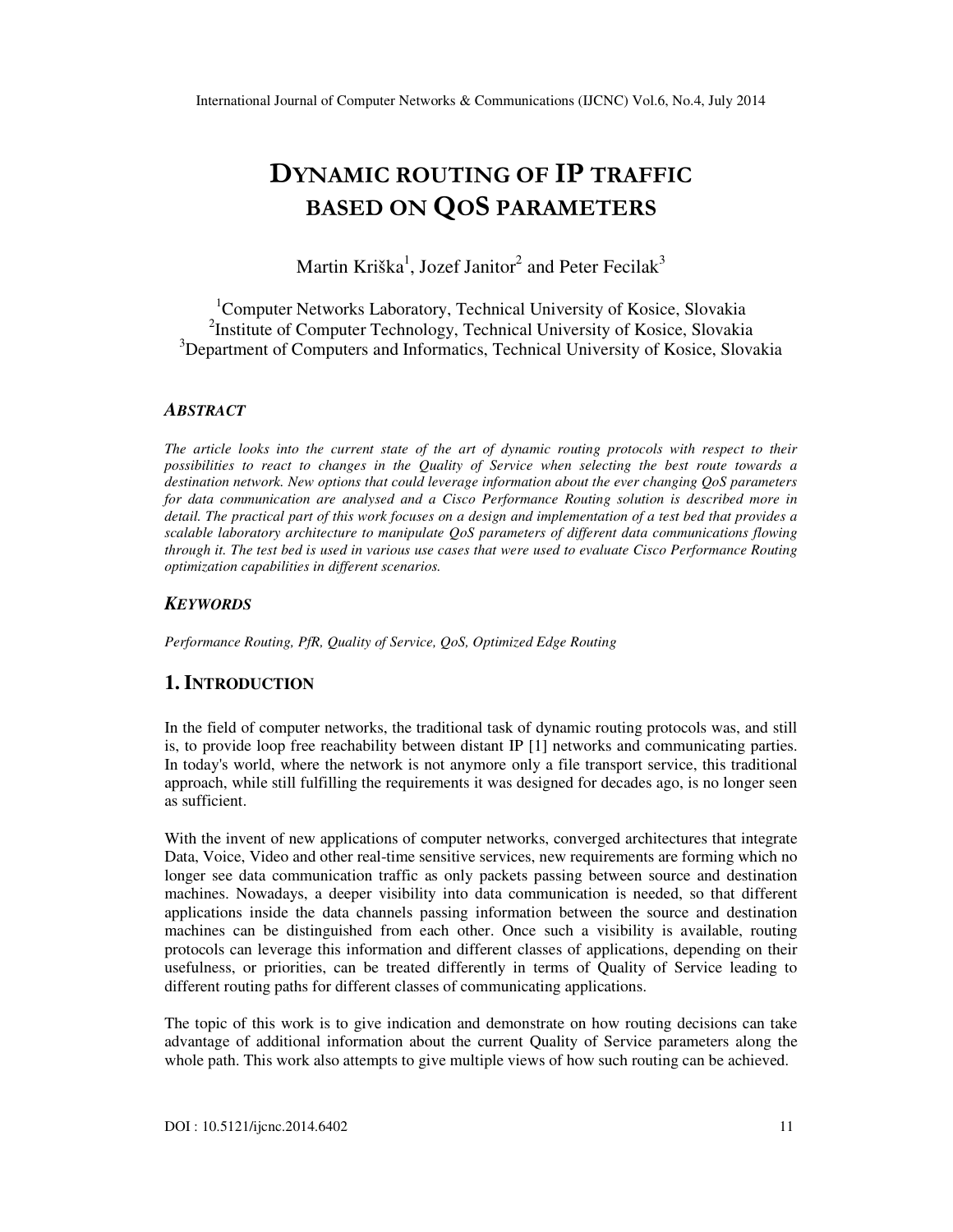# **2. GOALS**

The goal of this work is to take a deeper look into the possibilities of using currently available technologies and their capabilities, to provide routing decisions based on dynamically changing Quality of Service parameters inside the computer network. The respective work also proposes a design of a laboratory test bed environment, which can manipulate various QoS parameters of data communication traffic flows, flowing through it. Once such an environment exists, the Cisco Performance Routing solution is deployed on top of the test bed to demonstrate its possibilities. Optimization capabilities are illustrated on a simple example.

## **3. ANALYSIS**

A new need to provide IP routing based on the communicating applications, rather than based on the shortest (or cheapest) path, brings the question whether the currently used dynamic routing protocols can address this challenge. Dynamic routing protocols both interior and exterior such as EIGRP, OSPF, IS-IS and BGP were analysed in this work [2].

The OSPF protocol defines its metric as a cost of traversing link and this cost is inversely proportional to bandwidth available on specific interface. This value is configurable by administrator but it neither does change dynamically nor does it have to reflect actual theoretical bandwidth of interface.

Integrated IS-IS also defines its metric as a cost of traversing link, but by default on Cisco devices all interfaces are equal regardless of available bandwidth or any other parameters. It is up to administrator to modify cost values on per-interface basis to achieve suitable routing behaviour. Cisco proprietary (recently with some extent partially open sourced [3]) EIGRP uses a formula for calculating metric, which is very similar to its predecessor protocol IGRP. Parameters such as bandwidth, delay, load and reliability can be taken into an account when calculating composite metric value. Yet, by default only the first two of them – bandwidth and delay – are used. Among the reasons for this default behaviour is that EIGRP, unlike its predecessor IGRP which had been sending updates periodically, generates updates only when there is a significant change in the network. This is also the only time when the load and reliability parameters are read to distil the final composite metric. If these values change over time, which they indeed do, but there is no other change in the network, the metric for passive routes is not recalculated [4].

BGP as the only representative of EGP class of dynamic routing protocols is also known as pathvector protocol. It uses multiple attributes and a rather long decision process which results in selecting the best route according to the routing policy implemented by the network operator [5]. However, none of these attributes represent Quality of Service parameters since the main goal of BGP is to provide a stable and scalable routing between interconnected autonomous systems [6]. If the underlying network is Multiprotocol Label Switching enabled, then MPLS tags are used in routing process instead of destination IP addresses. The ability to stack more than one MPLS tag provides network administrators opportunity to provide additional services such as MPLS Virtual Private Networks, Any Transport over MPLS and MPLS Traffic Engineering and not just loop free reachability. It is the deployment of MPLS Traffic Engineering tunnels that enables network administrators to utilize other available paths for various traffic flows and not just the one with the lowest metric according to routing protocol used. Dynamic routing protocols with extensions for Traffic Engineering such as OSPF or IS-IS carry additional information in routing updates which are necessary so that other routers know about conditions inside the computer network and can compute Traffic Engineering tunnels accordingly. Current implementation of MPLS Traffic Engineering tunnels as described in [7] supports creating of tunnels where the only parameter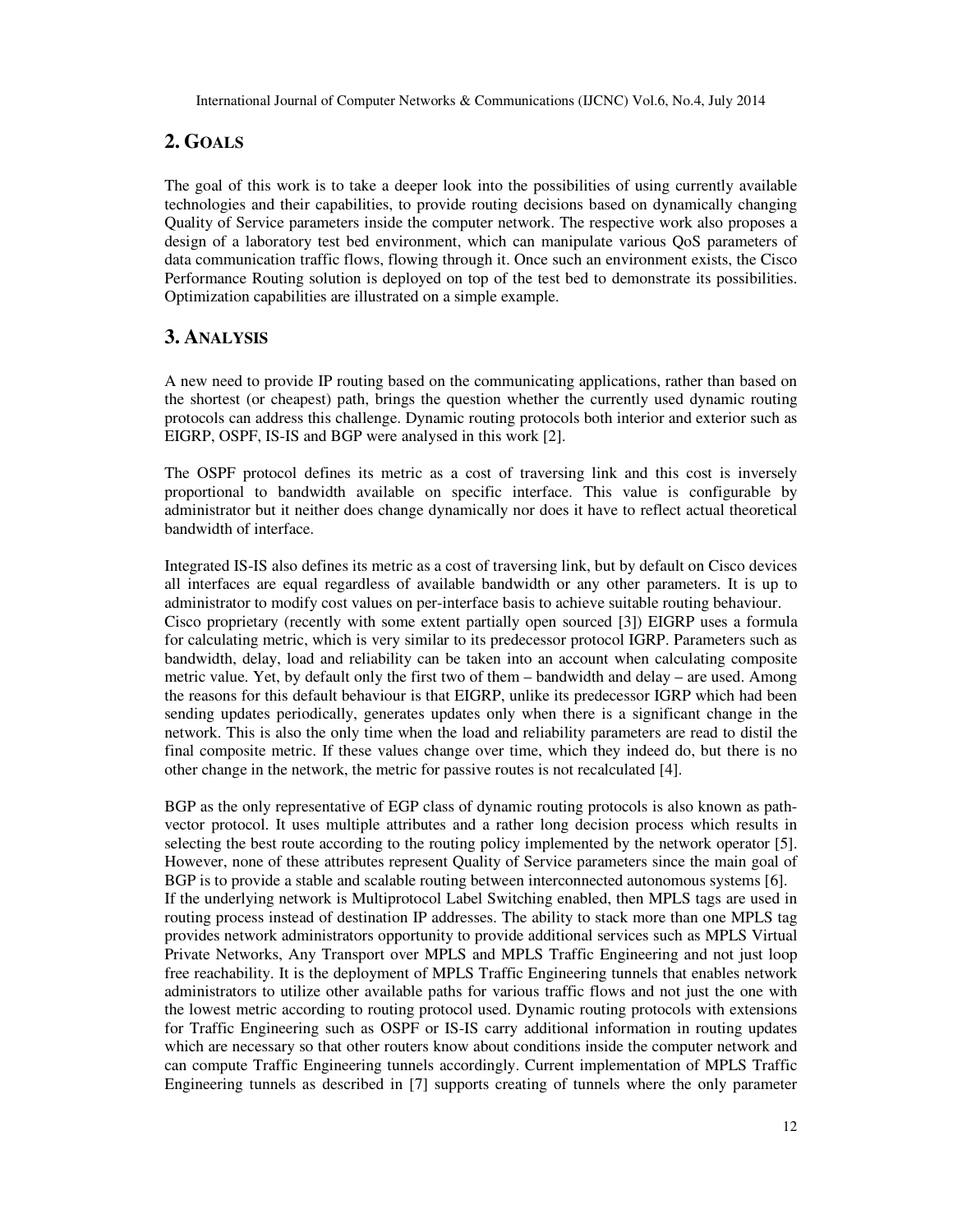taken into consideration is requested amount of bandwidth. Head-end router knowing all available paths to destination and available bandwidth along these paths can select route that fulfils the requirement. If MPLS Traffic Engineering tunnels are used, it is possible to route different traffic classes based on their bandwidth requirements and current link utilization inside the network which is communicated via dynamic routing protocol updates. Despite the fact that no other parameters than bandwidth are currently being used when constructing Traffic Engineering tunnels, drafts of documents that describe support for additional parameters, namely packet loss and delay, exists in RSVP-TE extensions for Loss and Delay Traffic Engineering [8]. If these drafts will ever be incorporated into standard, MPLS Traffic Engineering tunnels will enable network operators to route traffic classes with respect to dynamic and ever-changing QoS parameters that delay, packet loss and required bandwidth without a doubt are.

It is clear that none of the previously named dynamic routing protocols nor MPLS Traffic Engineering tunnels take realtime QoS related parameters into consideration in their decision process. Additional logic is needed to enforce routing changes whenever dynamic QoS parameters change.

Software Defined Networking well known for its idea of decoupling control plane from data plane in networking devices and centralizing control plane logic on a separate controller for whole computer network [9]. This will provide visibility into network traffic flows as well as additional logic required for routing different traffic flows according to their QoS needs. This controller with a complete visibility into traffic flows and knowledge of current conditions inside the computer network can calculate the optimal route for traffic flow based on its specific QoS requirements. This new paradigm shift in networking field is excellent for providing routing based on QoS parameters in greenfield installations, where all networking equipment is new and SDN capable. On the other hand incremental equipment upgrade is far more often the case, which means that new SDN capable hardware has to work alongside legacy equipment which will never support features of Software Defined Networking. This certainly limits benefits gained by deploying SDN in some parts of the network when visibility into traffic flows and routing based on QoS parameters is needed for the whole computer network. Once all network equipment support SDN, network operators will be able to benefit from all new possibilities, to name just a few like Topology Independent Forwarding and Routing for Dollars [10] [11].

The necessity of having all equipment SDN capable as well as lack of publicly available documentation during its early stages of development meant that it was not chosen as a solution used in this work. The additional logic used in this work is the Cisco Performance Routing solution [12] due to support of multiple commonly used router platforms, both brand new as well as older ones. It consists of a centralized master controller which is responsible for evaluating collected performance characteristics and if necessary instructs the so called border routers to apply new changes to the routing processes. Border routers are responsible for collecting performance characteristics, as well as for enforcing routing changes. The Cisco Performance Routing solution can either only passively monitor traffic flows, or actively generate IP SLA probes to collect performance statistics, which are later compared against a predefined optimization policy. If the performance requirements are not met on the current interface, then the master controller can reroute the traffic to another interface which is able to provide performance characteristics in compliance with the predefined optimization policy.

Multiple optimization techniques such as insertion of more specific static route, or BGP route, as well as dynamic policy-based routing for the entire prefix, or just a specific application are available within the analysed solution. It is also possible to manipulate the BGP LOCAL PREFERENCE attribute for outgoing traffic and AS PATH attribute for incoming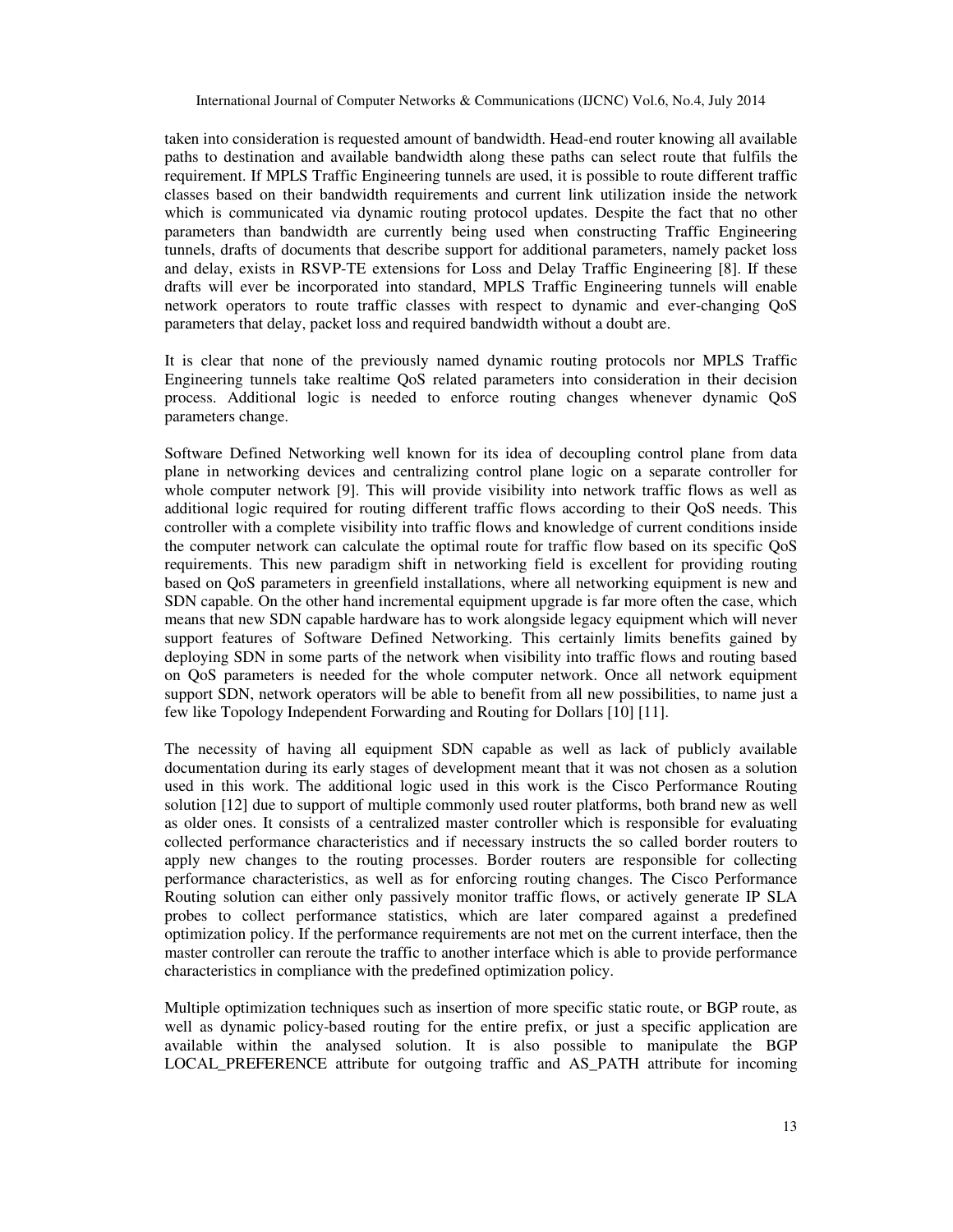traffic. Appending communities to BGP updates to manipulate routing inbound requires cooperation with ISP but is also available.

The biggest improvement that the network operator and the network users can get by using the Cisco Performance Routing solution is a per application based different routing behaviour. Scavenger traffic, such as YouTube and other not business critical applications can be routed over a path with a lower bandwidth, while business critical traffic, such as VoIP, CRM, Salesforce can be routed over a high bandwidth link. Should the QoS parameters on the business critical primary link change, the Cisco Performance Routing solution can dynamically detect such a change and apply new routing decisions making sure the business critical applications are always using the best possible path.

## **4. SOLUTION AND RESULTS**

#### **4.1. The design of a test bed to manipulate QoS parameters of data flows**

The ambition to use the Cisco Performance Routing solution requires the ability to build a network where we are capable of granularly modifying QoS parameters of data communication flowing through the network, thus simulating a real behaviour of public WAN networks. The test bed was designed to reach this goal in laboratory conditions. This test bed consists of physical networking equipment as well as virtual machines which are interconnected according to physical topology shown in Figure 1.



Figure 1. Example shows physical topology of proposed test bed which is used throughout this work

IEEE 802.1Q tagging and VLANs are used to create logical separation of traffic passing through a single physical interface on the physical host named NTB, as well as to provide subinterfaces to which virtual machines Ethernet network interface cards can be bridged. Virtual machines, in Figure 1 named WANem #1 and WANem #2, run a live Knoppix Linux distribution [13] without the need for installation. Since no dynamic routing protocol is by default available in the used Live Linux distribution and a hard disk installation was not desired for this purpose, the problem of routing data traffic passing through these virtual machines had to be solved. Adding static routes for all prefixes in the test bed network is possible but time-consuming and error-prone as more and more networks are added and as the topology grows. When choosing a solution, a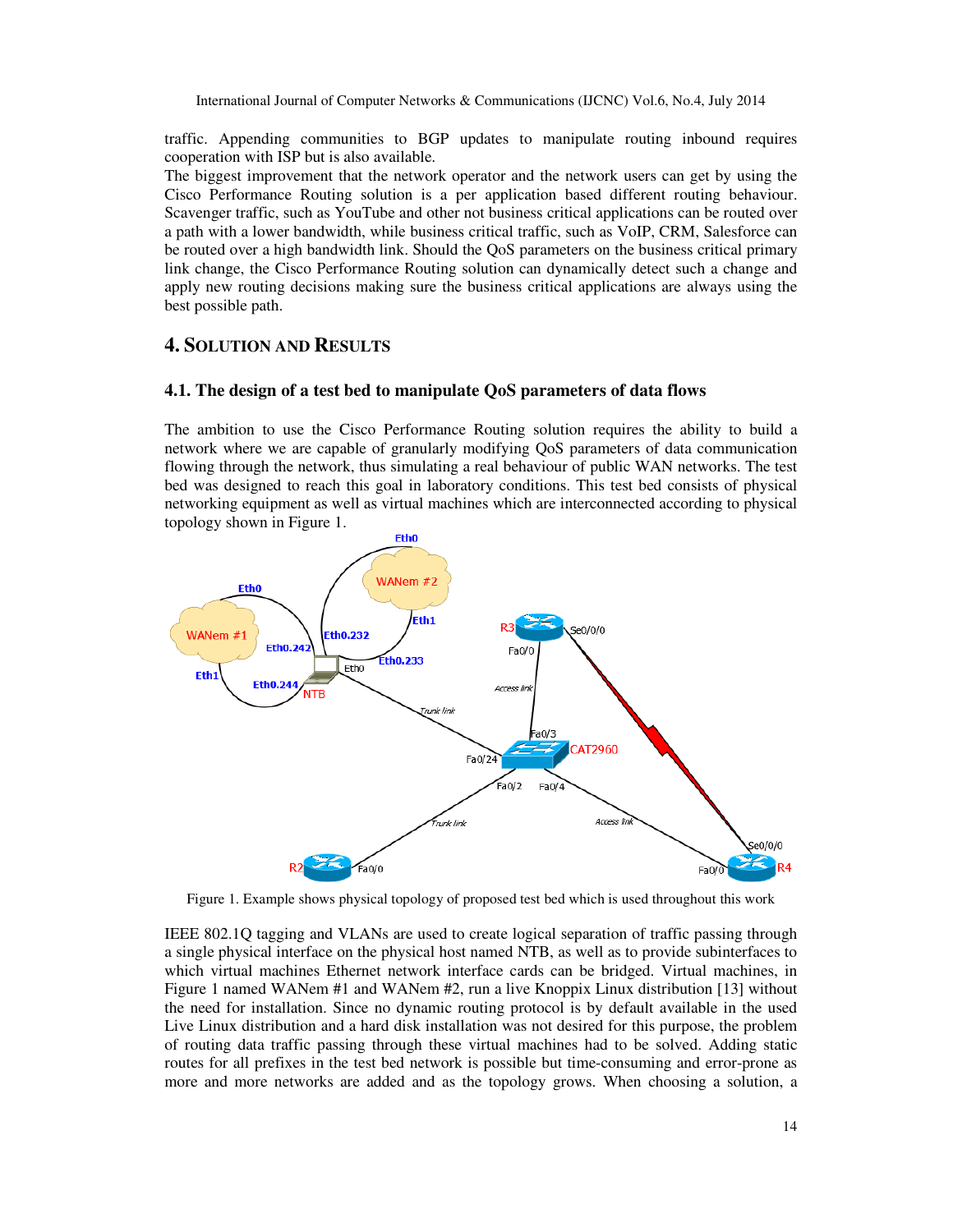decision was made to build an overlay network on top of the physical topology shown in Figure 1. With such a design the virtual machine only needs to have routing information for its directly connected interfaces, which are always present anyway. Generic Routing Encapsulation was selected as the carrier protocol for data traffic using IPv4 as the transport protocol in this test bed. The physical topology as well as the logical topology with the overlay network built on top of it is shown in Figure 2. This way, routers are unaware of the presence of virtual machines in between the path at the cost of having additional logical tunnel interface and increased overhead associated with GRE encapsulation.



Figure 2. Example shows logical topology of proposed test bed as well as the overlay network using GRE tunnels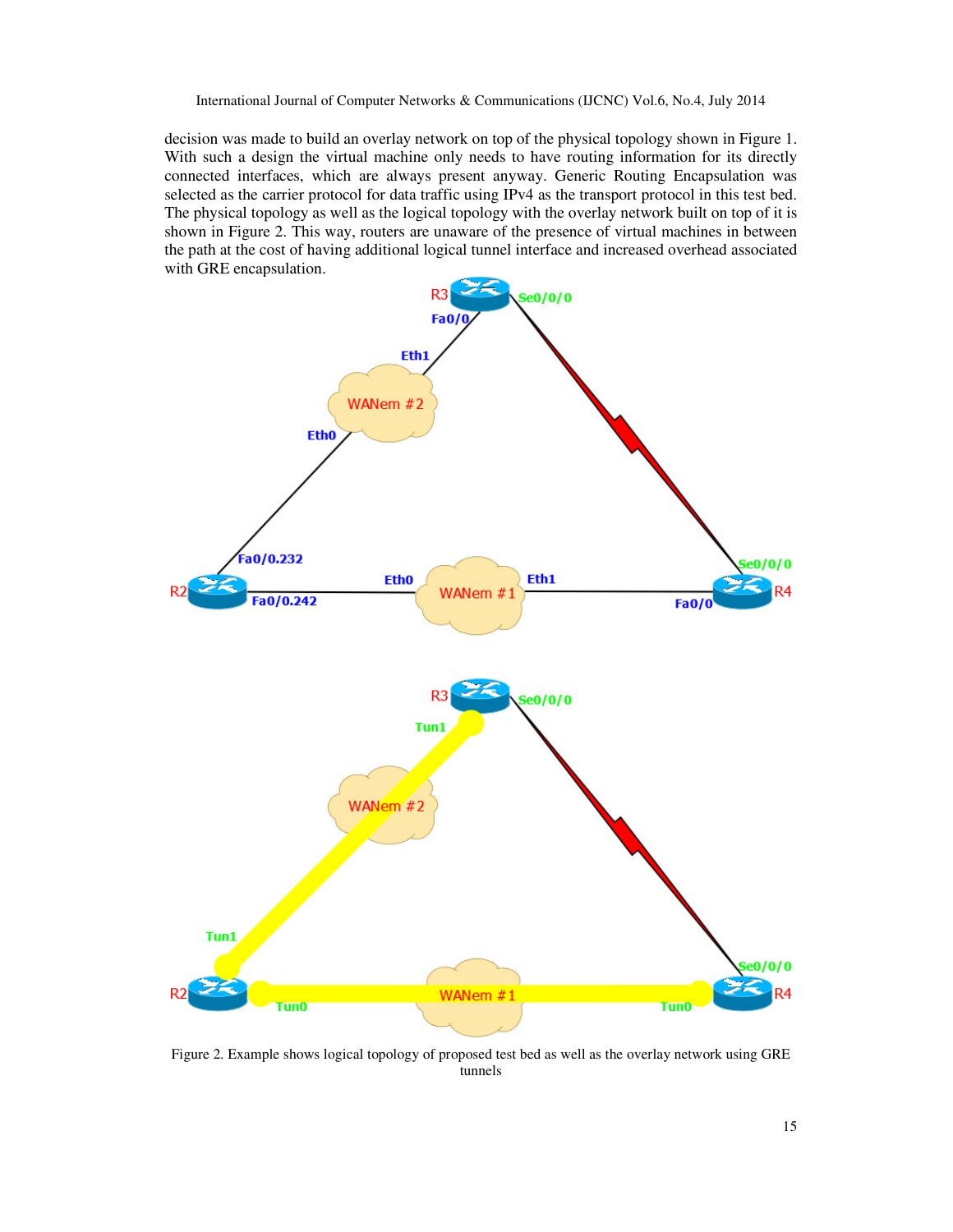Communicating computer workstations are connected to the LAN interfaces of routers R2 and R4. As shown in Figure 2 to communicate with each other there are two possible paths. The first path is using the Tunnel0 interface between routers R2 and R4. The second path is using the Tunnel1 interface between R2 and R3 and then the Serial0/0/0 interface interconnecting routers R3 and R4. In both cases, traffic is flowing through a separate WANem virtual machine which enables to modify and tune QoS parameters of traffic passing through each virtual machine separately and therefore modify and tune QoS parameters of the two existing paths interconnecting computer workstations. If a computer connected to router R2 communicates with a workstation connected to router R4 and this traffic traverses the WANem #1 virtual machine, then the traffic flow through the physical topology of proposed test bed is shown in Figure 3 with green arrows:

- 1. Traffic flows from router R2 towards the switch CAT2960
- 2. Traffic flows from the switch CAT2960 towards the physical host NTB
- 3. Traffic flows from within physical the host NTB towards the virtual machine WANem #1
- 4. Traffic flows from the virtual machine WANem #1 towards physical the host NTB
- 5. Traffic flows from physical the host NTB towards the switch CAT2960
- 6. Traffic flows from the switch CAT2960 towards the router  $R4$



Figure 3. Example shows traffic flow through physical topology of proposed test bed from workstations connected to router R2 towards workstations connected to router R4

If the workstation connected to router R2 communicates with the computer connected to router R4 and this time this traffic flow traverses the WANem #2 virtual machine, then the traffic flow through physical topology of proposed test bed is shown in Figure 3 with pink arrows. The difference when compared to previous detailed description of traffic flow via WANem #1 is obviously flowing through different virtual machine, WANem #2 and then in the last two steps where traffic from switch CAT2960 flows towards router R3 and then it traverses the serial interface towards router R4.

Using WANem virtual machines enables us to modify and tune QoS parameters on ingress interfaces separately within virtual machine. This means that the proposed test bed allows the modification of different QoS parameters for requests and replies if these are flowing through the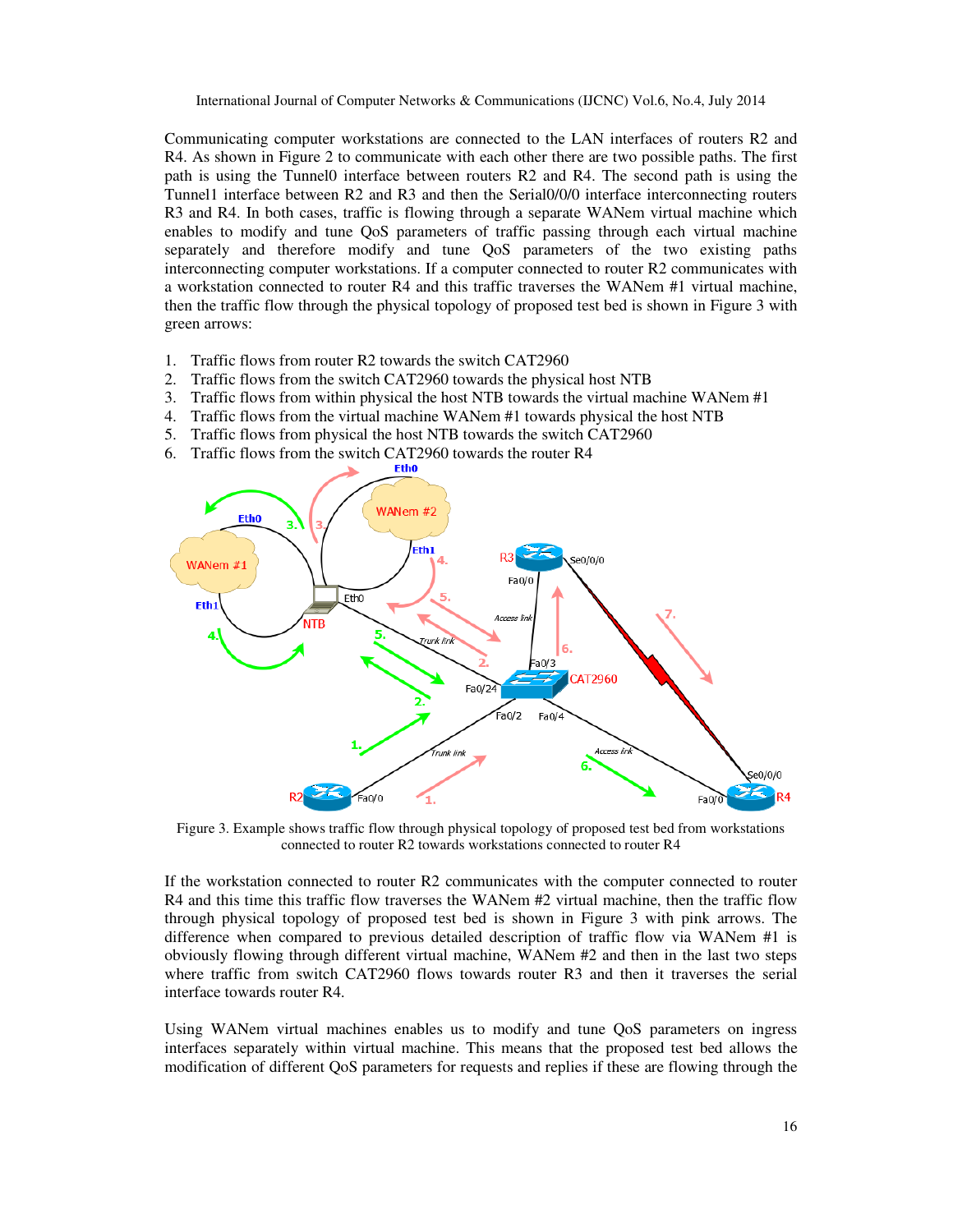same virtual machine. If this is not the case and asymmetrical routing exists then different QoS parameters for requests and replies can be enforced by setting these on different virtual machines.

#### **4.2. Optimization of a destination prefix with usage of dynamic routing protocol**

This section provides simple example how the proposed test bed can be utilized to demonstrate the Cisco Performance Routing optimization capabilities with topology shown in Figure 4. The branch office location is connected to company HQ via two separate links from two different ISPs for redundancy reason and is using the Cisco Performance Routing solution to provide routing based on QoS parameters. From the branch office point of view, the link via ISP\_1 is preferred to reach company HQ and the other link is used as a backup link. Optimization policy dictates to monitor the latency of a communication between the branch office and company HQ and the threshold for latency is set to 250 milliseconds.



Figure 4. Example shows simple topology used to demonstrate traffic flow optimization

At the beginning, a data communication stream towards host company HQ is initiated from the branch office location. During normal operation of network, both links on R2 are in compliance with the optimization policy. Both provide latency of roughly the same value - 100 milliseconds as shown in Figure 5. Since the link via ISP\_1 is preferred and both links provide acceptable Quality of Service, this link is used to route communication towards company HQ. Cisco Performance Routing is monitoring delay on both links, but as they both comply with the policy, it does not enforce any routing changes and OSPF is responsible for routing now.

| Most recent data per exit |           |                                 |                |       |     |  |  |  |
|---------------------------|-----------|---------------------------------|----------------|-------|-----|--|--|--|
| Border                    | Interface | PasSDly PasLDly ActSDly ActLDly |                |       |     |  |  |  |
| $*1.1.1.1$                | Tu0-      | $\bullet$ 0 $\bullet$           | $\overline{0}$ | 104   | 104 |  |  |  |
| 1.1.1.1                   | Tu1       | . റ                             | $\sim$ 0       | - 108 | 108 |  |  |  |

Figure 5. Output shows latency via both exit interfaces during normal operation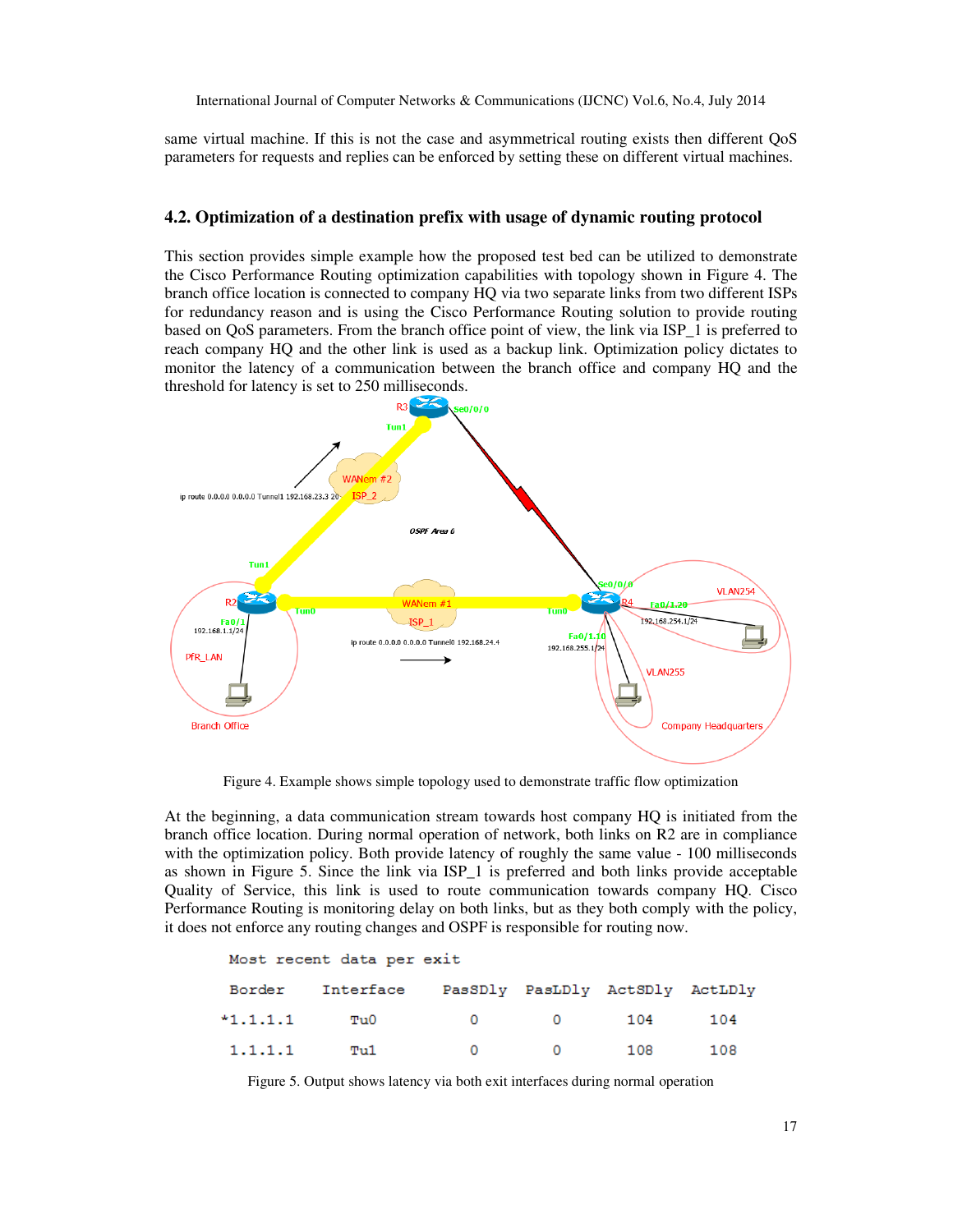To simulate an anomaly inside the ISP 1 network, which causes customer traffic from the branch office location towards the company HQ to suffer from increased latency, the proposed test bed is used to manipulate this specific QoS parameter. Delay on an ingress interface Eth0 of the WANem #1 virtual machine is set to the value of 300 milliseconds as shown in Figure 6.

| <b>WANem status - Mozilla Firefox</b><br>88 C                                                                                                                                                      |                     |  |  |  |  |
|----------------------------------------------------------------------------------------------------------------------------------------------------------------------------------------------------|---------------------|--|--|--|--|
| WANEM : The Wide Area Ne X WANEM status                                                                                                                                                            |                     |  |  |  |  |
| [ 10.0.242.1/WANem/status.php                                                                                                                                                                      | ☆▼C                 |  |  |  |  |
|                                                                                                                                                                                                    | <b>WANem status</b> |  |  |  |  |
| Interface: eth1<br>No running WANem rules                                                                                                                                                          |                     |  |  |  |  |
| Interface: eth0<br>Delay: 300ms<br>WANem packet limit: 1000 packets<br>$D_{\text{stack}}$ cant. $ADZCO16$ $D_{\text{label}}$ cant. $EAD2$ $D_{\text{label}}$ $D_{\text{label}}$ $D_{\text{label}}$ |                     |  |  |  |  |

Bytes sent: 4276916 Packets sent: 5472 Packets dropped: 0,

Refresh

Figure 6. Output shows latency manipulation on WANem #1 virtual machine

Cisco Performance Routing keeps actively monitoring performance characteristics of traffic flow from the branch office towards company HQ, while at the same time the test bed manipulates the latency with the WANem #1 virtual machine. After detecting that latency on the currently chosen primary link by OSPF increased beyond the value acceptable by the optimization policy, it tries to evaluate if the backup link can provide a better path based on the specified QoS parameters - in this case delay only. The backup link is indeed capable of providing better latency compared to the link via ISP\_1 that is experiencing problems, or so called brownout, as shown in Figure 7.

| Most recent data per exit |                                                  |                 |                         |       |      |  |  |  |
|---------------------------|--------------------------------------------------|-----------------|-------------------------|-------|------|--|--|--|
|                           | Border Interface PasSDly PasLDly ActSDly ActLDly |                 |                         |       |      |  |  |  |
| 1.1.1.1                   | Tu0                                              | $\sim$ 0 $\sim$ | $\overline{\mathbf{0}}$ | 404   | 404  |  |  |  |
| $*1.1.1.1$                | Tu1                                              | $\sim$ 0        | $\overline{0}$          | - 108 | -108 |  |  |  |

Figure 7. Output shows latency via both exit interfaces during ISP\_1 problems

Cisco Performance Routing used IP SLA probes towards the destination of traffic flow residing in company HQ location. Once it has detected noncompliance of primary link through which the traffic is flowing with optimization policy and after identifying another link that can satisfy QoS requirements, it took action and modified routing and therefore now traffic flows from the branch office location towards company HQ location as shown in Figure 8.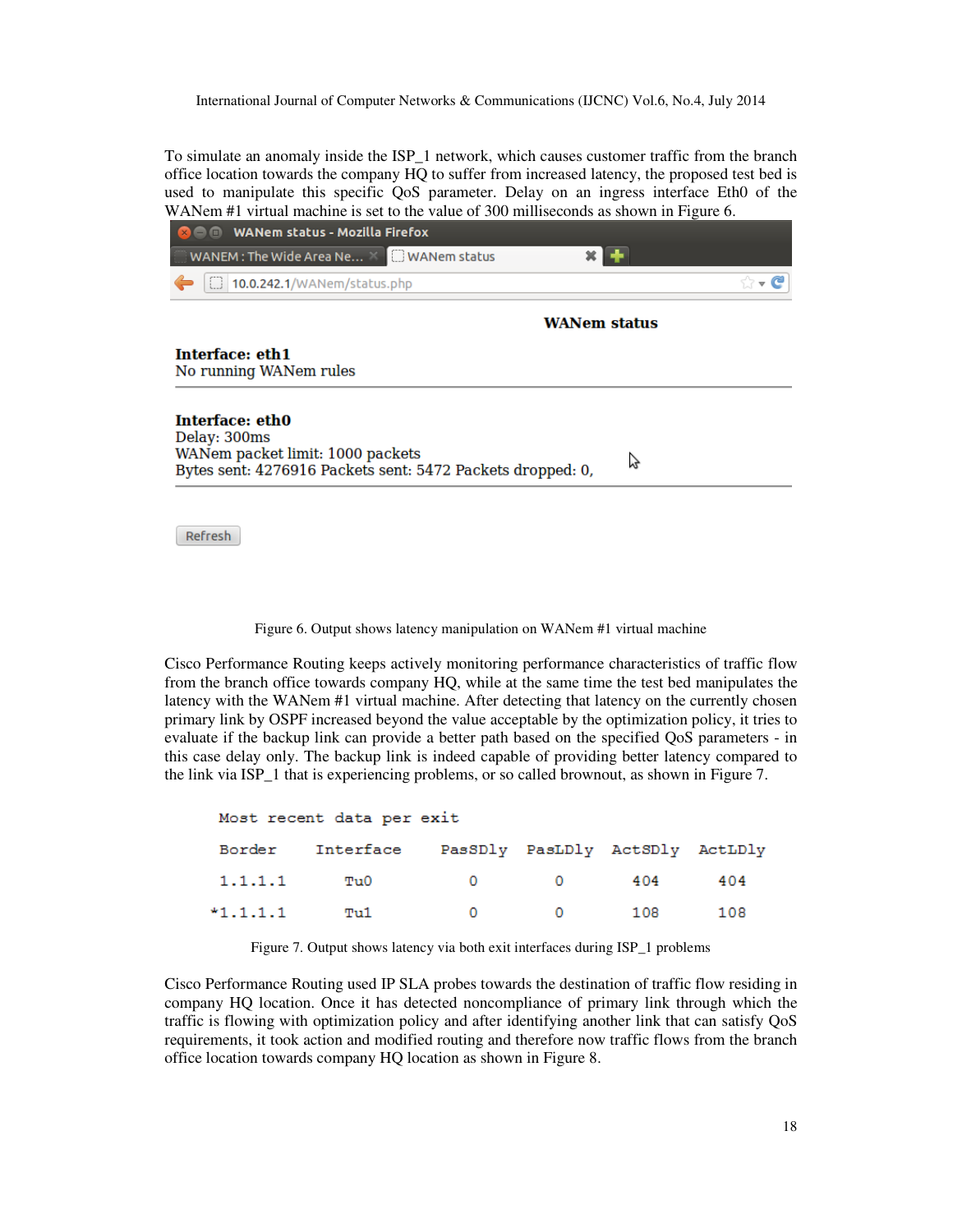**&PFR MC-6-ROUTE EVENT INFO:** Route changed Prefix 192.168.255.0/24, BR 1.1.1.1, i/f Tu1, Reason Delay, OOP Reason Delay

Figure 8. Output shows modification of routing by Cisco Performance Routing

Instead of generating a new routing protocol update information for any dynamic routing protocol deployed in all possible scenarios, whenever Cisco Performance Routing needs to enforce a new routing policy, a Protocol Independent Route Optimization feature is used. This means that instead of influencing a dynamic routing protocol itself and propagating such a change deep into routing domain causing recomputation and when misconfigured, even routing instability, dynamic policy based routing solves the problem without directly involving whatever dynamic routing protocol is used. Dynamic policy based routing can direct traffic flow from the border router selected by a dynamic routing protocol to a different border router that is currently the optimal exit router for such a traffic flow. Once the traffic flow is on correct a border router, then the dynamic policy based routing can divert this traffic flow to the exit interface that is currently optimal for this specific traffic flow. This happens on behalf of instructions from the master controller router and requires no intervention from the network operator's point of view, except the initial configuration of the Cisco Performance Routing solution.

The fact that this dynamic policy based routing, as well as dynamic access list, were created dynamically and not configured by the network operator is confirmed by running various commands as shown in Figure 9, Figure 10 and Figure 11.

```
R2#show running-config | section route-map
R2#R2#show route-map
R2#R2#show route-map dynamic
route-map OER_INTERNAL_RMAP, permit, sequence 0, identifier 335544323
 Match clauses:
    ip address (access-lists): oer#3
  Set clauses:
    ip next-hop 192.168.23.3
    interface Tunnel1
 Policy routing matches: 299 packets, 34086 bytes
Current active dynamic routemaps = 1R2#
```
Figure 9. Output shows dynamically created route map by Cisco Performance Routing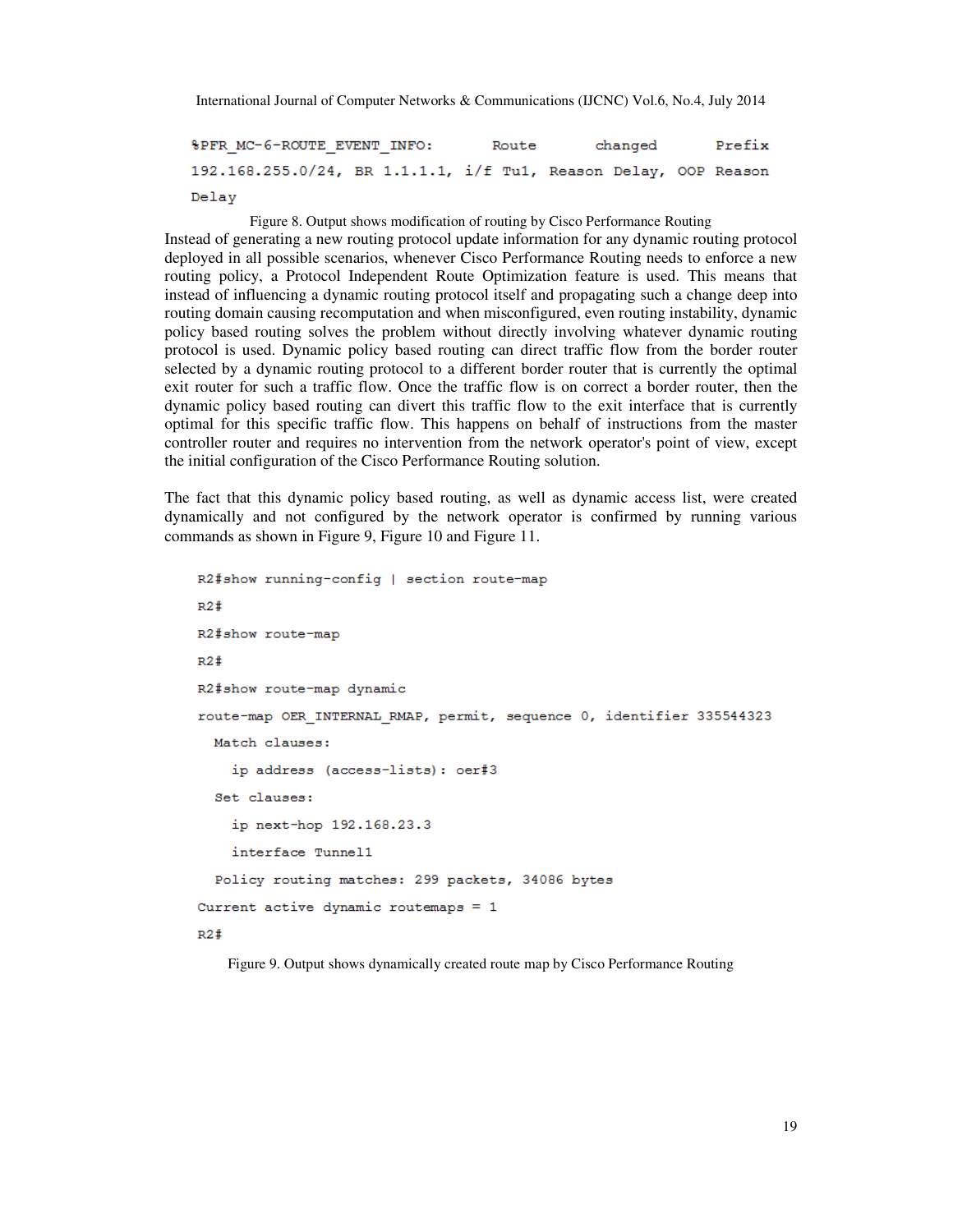```
R2#sh running-config | section access-list
R2#R2#sh ip access-lists
R2#R2#sh ip access-lists dynamic
Extended IP access list oer#3
    1073741823 permit ip any 192.168.255.0 0.0.0.255 (299 matches)
    2147483647 deny ip any any
R2#Figure 10. Output shows dynamically created access list by Cisco Performance Routing 
R2# show running-config interface fastEthernet0/1
Building configuration...
Current configuration : 162 bytes
\mathbf{I}interface FastEthernet0/1
 description INTERFACE TOWARDS LAN ON ROUTER R2
 ip address 192.168.1.1 255.255.255.0
 ip ospf 1 area 0
```

```
duplex auto
```

```
speed auto
```

```
end
```

```
R2#show ip interface fastEthernet 0/1 | include route map
  Policy routing is enabled, using route map OER INTERNAL RMAP
R2#R2#show interfaces fastEthernet0/1 | include Description
  Description: INTERFACE TOWARDS LAN ON ROUTER R2
```
Figure 11. Output shows dynamically configured policy based routing by Cisco Performance Routing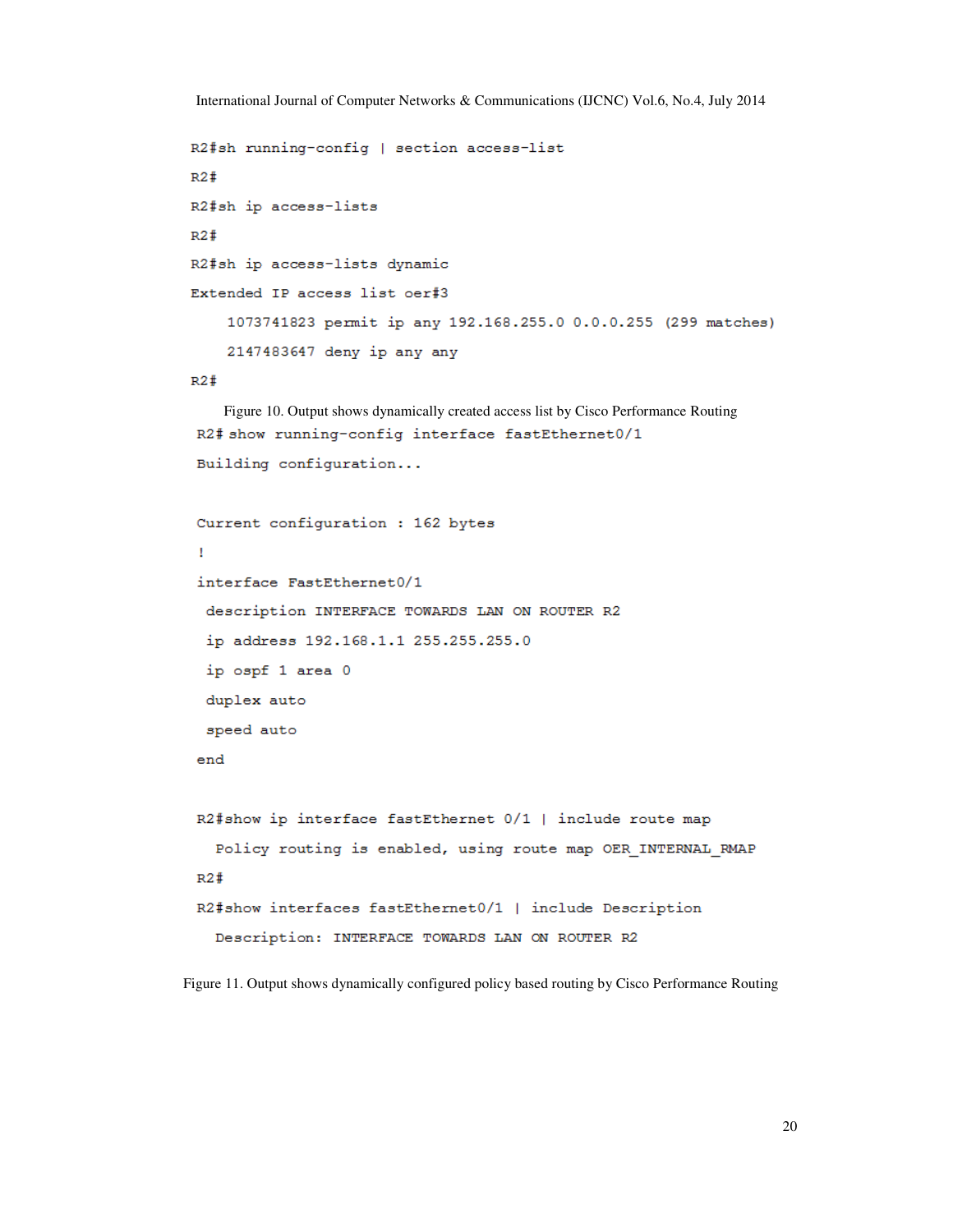# **5. CONCLUSIONS**

In this paper we analysed various possible approaches, capable of providing routing of data flows based on their QoS requirements. The proposed design of a laboratory test bed, which allows to dynamically manipulate QoS parameters of data traffic flowing through it provides the opportunity to simulate real WAN network characteristics in a simulated laboratory environment. The proposed test bed provides a scalable solution since multiple instances of virtual machines can run on the same physical machine. If available bandwidth on the interface becomes the bottleneck and it is not possible to install another NIC, then the virtual machines can be distributed among multiple physical hosts, which also lowers the strain on CPU and RAM resources.

The disadvantage of the proposed test bed is that logical tunnel interfaces are needed to be created for every link traversing the virtual machine and also reachability to the far-end tunnel endpoint requires for example a static route entry. It means that some configuration is needed on these routers and it is not totally transparent for the initial use. This could be solved at a cost of installing additional pair of devices per tunnel and using for example L2TPv3 pseudowires.

The proposed test bed for manipulating QoS parameters of traffic flowing through it can be useful in various fields not limited to university sector only. Developers of client-server based applications are given an opportunity to test their applications in various QoS conditions, typical for their application usage scenario over the Internet, instead of testing the application on localhost only. Experimenting with VoIP technologies can also benefit from the test bed, as it allows demonstration of impact of QoS parameters on voice traffic and how different codecs can handle degraded network conditions even in a laboratory environment.

As discussed in Section 4.2, Cisco Performance Routing was periodically measuring if performance characteristics of data flow are in compliance with defined policy. After manipulating QoS parameters in the network using the proposed test bed, Cisco Performance Routing detected this event and acted accordingly, hence providing routing of traffic based on dynamically changing QoS parameters.

### **ACKNOWLEDGEMENTS**

This article is a result of the Project implementation: University Science Park TECHNICOM for Innovation Applications Supported by Knowledge Technology, ITMS: 26220220182, supported by the Research & Development Operational Programme funded by the ERDF. We support research activities in Slovakia/This project is being co-financed by the European Union.

## **REFERENCES**

- [1] Information Sciences Institute, University of Southern California. RFC 791 INTERNET PROTOCOL - DARPA INTERNET PROGRAM, PROTOCOL SPECIFICATION. s.l. : Internet Engineering Task Force, 1981.
- [2] Cisco Systems, Inc. Route Selection in Cisco Routers. Cisco. [Online] 2008. [Date: 25<sup>th</sup> of October 2013.] http://www.cisco.com/image/gif/paws/8651/21.pdf.
- [3] D. Savage, et. al.: Enhanced Interior Gateway Routing Protocol. IETF. [Online] 2013 [Date: 25<sup>th</sup> of October 2013.] http://tools.ietf.org/html/draft-savage-eigrp-00.
- [4] Teare Diane: Implementing Cisco IP Routing (ROUTE) Foundation Learning Guide. Indianapolis: Cisco Press, 2010. ISBN 1587058820.
- [5] Cisco Systems, Inc. BGP Best Path Selection Algorithm. Cisco. [Online] 2012. [Date: 25<sup>th</sup> of October 2013.] http://www.cisco.com/image/gif/paws/13753/25.pdf.